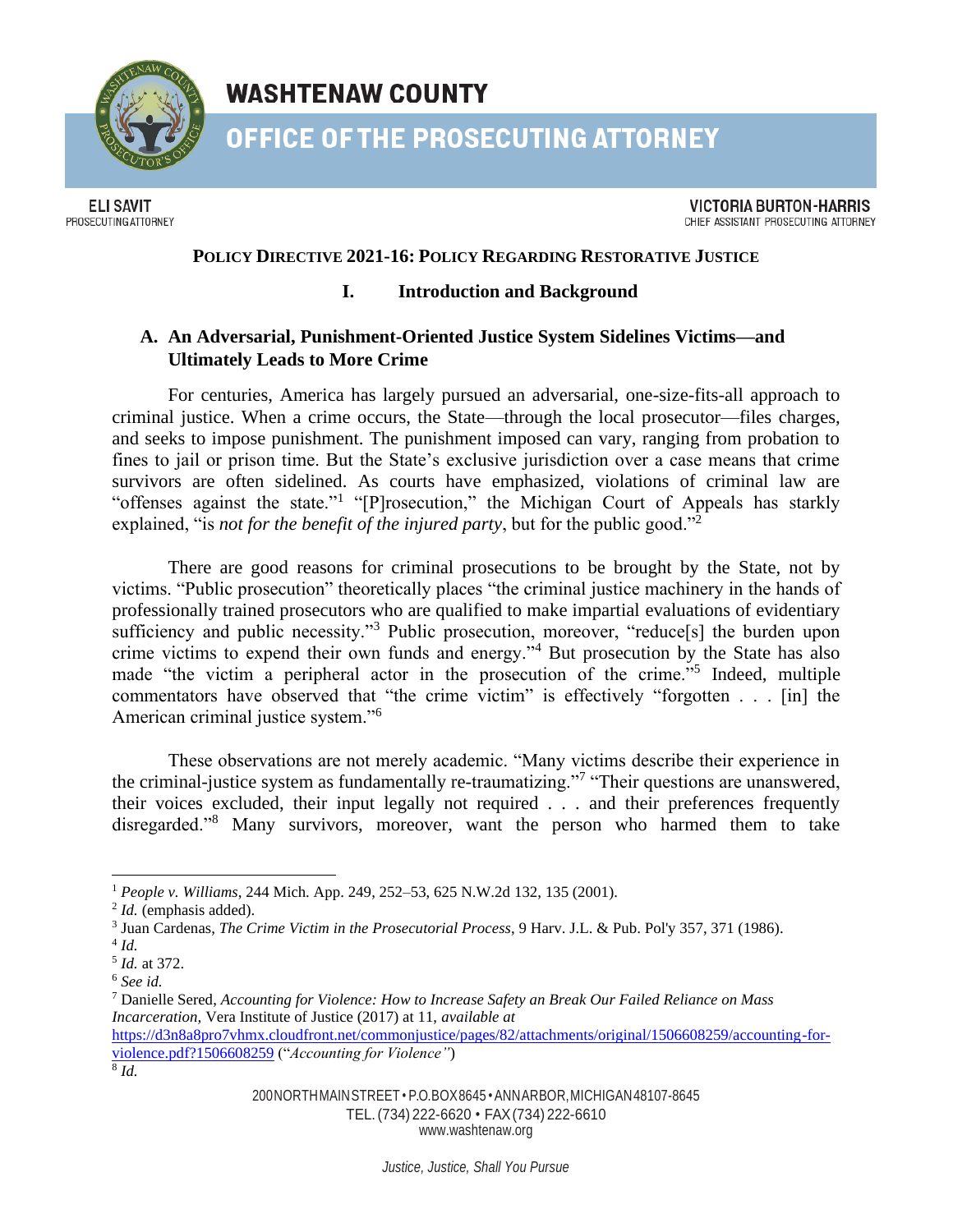responsibility for their actions.<sup>9</sup> But America's adversarial, punishment-oriented justice system disincentivizes that outcome. After all, the moment defendants accept responsibility, they are admitting guilt—and subjecting themselves to potential punishment by the State.

Given the inherently traumatizing nature of the criminal justice system, many victims opt not to report crimes. According to the United States Department of Justice, over *half* of the violent crimes in America go unreported.<sup>10</sup> The "most common" reason victims opt not to report crimes is "a decision to handle the victimization another way, such as reporting it to someone else or addressing it privately."<sup>11</sup> Dissatisfaction with the adversarial justice system, in other words, often leads survivors to eschew the justice system entirely. And that makes it far less likely that crimes will be reported in the first place.

In particular, many crime survivors oppose the blunt instrument of incarceration. Nearly 70% of victims prefer "holding people accountable through options beyond prison, such as rehabilitation, mental health treatment, drug treatment, community supervision, or community service."<sup>12</sup> Even when victims do seek incarceration, they are often disappointed by what it delivers. Research has demonstrated that "many survivors seek incarceration only to find later that it did not make them safe and did not heal them in the way they had anticipated."<sup>13</sup> Indeed, a 2016 poll of crime survivors found that roughly 52 percent of crime victims "believe that time in prison makes people *more* likely to commit another crime rather than less likely."<sup>14</sup>

Crime survivors' intuitive belief that incarceration often undermines public safety is borne out by research. A study from University of Michigan economics professor Michael Mueller Smith concluded that "each year in prison *increases* the odds that a prisoner would reoffend by 5.6% a quarter."<sup>15</sup> Not only does prison increase the risk that a person will re-offend, it also increases the severity of subsequent offenses. Those who are sentenced to prison for "lesser crimes" wind up "committing more serious crimes subsequently, the more time they spent in prison."<sup>16</sup> "Any benefit from taking criminals out of the general population," in short, "is more than off-set by the increase in crime from turning small offenders into career criminals."<sup>17</sup>

There are a number of reasons why incarceration is ultimately likely to *increase* crime. Incarceration disrupts a person's economic trajectory, and makes it less likely that they will get a

<sup>9</sup> *See id.* at 17.

<sup>10</sup> U.S. Department of Justice, Office of Justice Programs, Bureau of Justice Statistics, *Victimizations Not Reported to the Police, 2006- 2010* (Washington, DC: BJS, 2012, NCJ 238536) at 1, *available at* https://perma. cc/7SDL-AHXK.

<sup>11</sup> *Id.* at 5.

<sup>12</sup> Sered, *Accounting for Violence, supra* n. 7, at 14.

<sup>13</sup> *Id.* 

<sup>14</sup> Alliance for Safety and Justice, *Crime Survivors Speak: The First-Ever National Survey of Victims' Views on Safety and Justice* (Oakland: Alliance for Safety and Justice, 2016) (emphasis added), *available at* https://perma.cc/W4XWNQB8

<sup>&</sup>lt;sup>15</sup> Allison Schrager, *In America, Mass Incarceration Has Caused More Crime Than It's Prevented, Quartz (July 22,* 2015), *available at* https://qz.com/458675/in-america-mass-incarceration-has-caused-more-crime-than-itsprevented/.

<sup>16</sup> *Id.* 

<sup>17</sup> *Id.*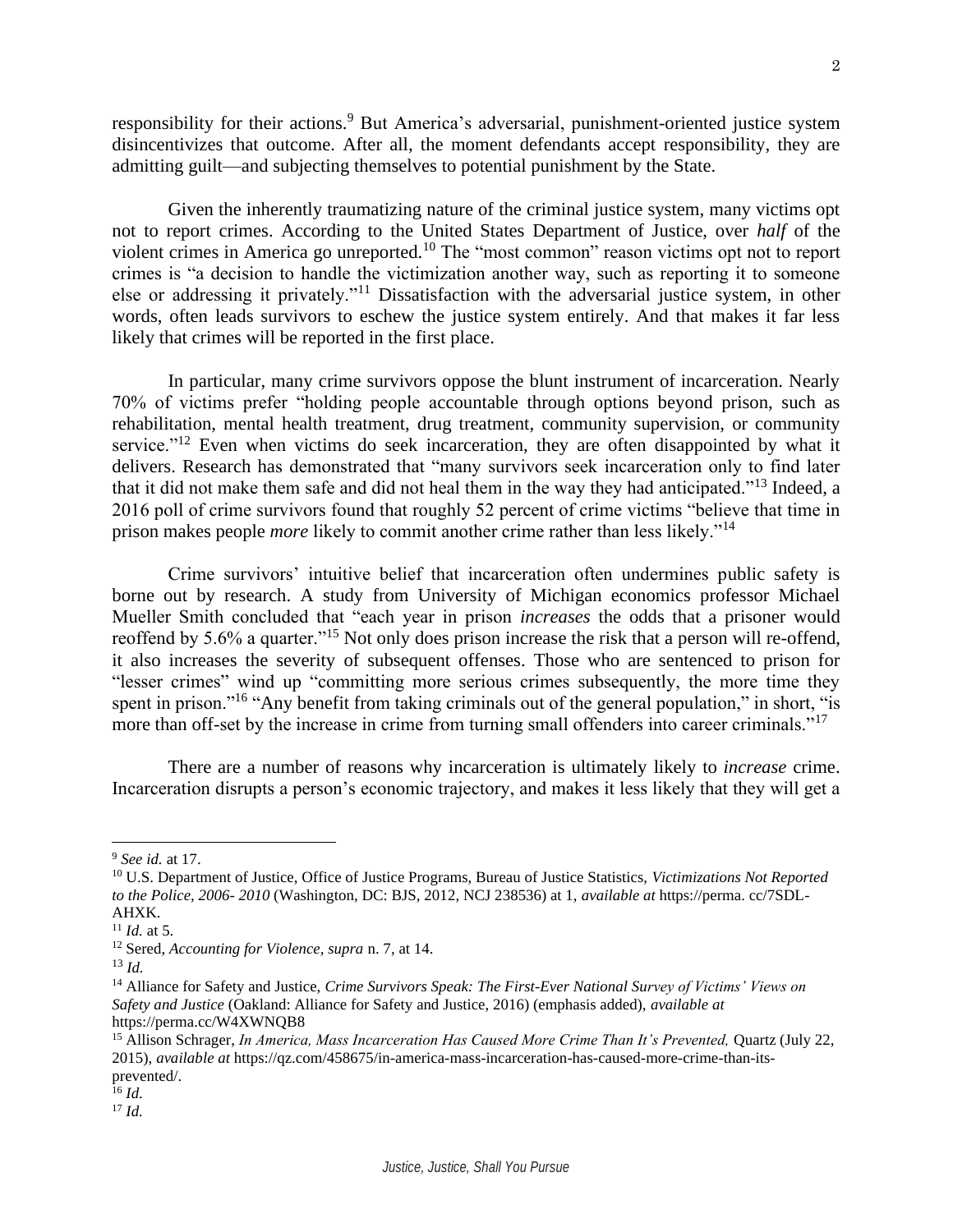job in the future.<sup>18</sup> It imposes trauma. And "[j]ail and prison" offer "prime networking opportunities" with others who may be involved in crime.<sup>19</sup>

At the end of the day, the State-directed, one-size-fits-all approach to justice system often does not work. Crime survivors report serious dissatisfaction with the process. They are frequently reluctant to report crime in the first place. A punishment-oriented approach, moreover, does little to prevent recidivism, and often makes our communities *less* safe in the long run. These outcomes, it bears emphasis, are not simply a result of individual actors in the justice system. The problem is the justice system itself. The American justice system too frequently sidelines victims, and seeks punishment as the end goal.

That is a systemic recipe for failure.

### **B. Restorative Justice Empowers Survivors, and Makes Communities Safer**

But—at least in many cases—there is a better way. Survivor-centered restorative justice offers victims of crime an opportunity to direct the outcome of the case. Rather than focusing on punishment for punishment's sake, restorative justice focuses healing and repairing the harm that was done. And restorative justice is far from a new concept. Restorative justice has been practiced by indigenous people for centuries. $20$ 

Restorative justice is fundamentally a survivor-driven model for addressing harm. If *and only if*—survivors opt for restorative justice, the survivor and the person who committed harm work together with trained mediators to reach an individualized solution for how the survivor can be made whole. The precise mechanisms by which restorative justice can be carried out vary. Restorative justice, however, consists of three primary elements:

- The person who committed harm **acknowledges the harm done and takes responsibility.**
- The person who committed harm, and the person harmed, voluntarily work together and agree to a plan in which **amends can be made.**
- The person who committed the harm, and all affected parties who desire to do so, work together to determine the root causes of the harm and develop a **plan to ensure that the harm will not reoccur**.

Victim-offender mediation—also known as victim-offender conferencing—is the most widely used restorative-justice approach. Victim-offender mediation is defined as "a process through which willing participants have the opportunity to meet face-to-face in a structured and safe setting with the assistance of a third-party mediator," with the goal of holding the offender directly accountable for their actions while providing the victim with the opportunity to have

<sup>18</sup> *Id.* 

<sup>&</sup>lt;sup>19</sup> Seema Jayachandran, *Unable to Post Bail? You Will Pay for That for Many Years*, The New York Times, (Mar. 1, 2019), *available at* https://www.nytimes.com/2019/03/01/business/cash-bail-system-reform.html.

<sup>20</sup> Carol A. Hand, Judith Hankes, and Toni House, *Restorative Justice: The Indigenous Justice System*,

Contemporary Justice Review 15, no. 4 (2012): 449–67, *[a](file:///C:/Users/savite/AppData/Roaming/Microsoft/Word/)vailable at* <https://doi.org/10.1080/10282580.2012.734576>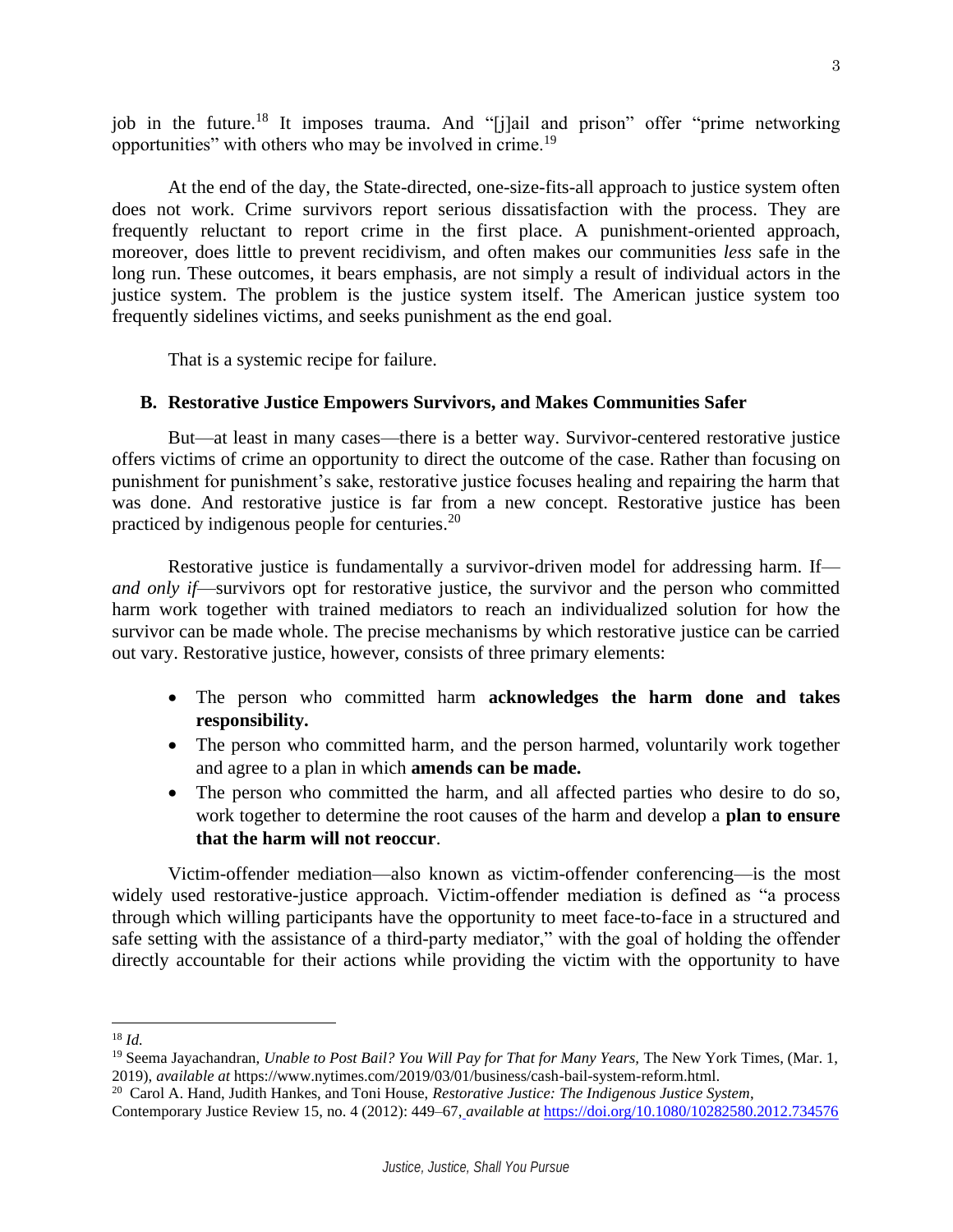Because crime often adversely affects communities more broadly, other restorativejustice models widen participation in the process. Community-centric models include "group conferencing" or "circles."<sup>22</sup> Such circles may involve (1) the victim and the offender, (2) family or support persons for the involved parties, (3) a facilitator, and (4), when appropriate, other

participants from the community. Group conferencing and circles place a strong emphasis on family involvement and participation. Under a group conferencing or circle model, the family or community of individuals affected by a crime are brought together to discuss the harm caused and work together to resolve and repair that harm. In a conference led by a trained facilitator, all parties involved in the conference discuss the crime and the impact it had on them.<sup>23</sup>

Whatever form restorative justice takes, its benefits are clear. Studies have repeatedly shown that victims of crime experience greater benefits from a restorative justice approach than from the adversarial justice system. A meta-analysis of ten academic studies, for example, showed that crime survivors who participate in restorative justice "express higher satisfaction in the handling of their cases"—and suffer from less residual trauma—than victims whose cases go through the traditional justice system.<sup>24</sup> Another study concluded that victims involved in restorative justice reported (1) improved perceptions of fairness, (2) greater satisfaction, (3) improved attitudes toward the offender, (4) greater willingness to forgive the offender, (5) a heightened sense that the outcome was just. $2<sup>5</sup>$ 

In addition, studies have demonstrated that restorative justice significantly reduces the risk of recidivism. The same meta-analysis referenced above showed that offenders who participate in restorative justice commit "significantly less [future] crime than their counterparts randomly assigned to the standard criminal justice system."<sup>26</sup> That reduction in future crime, of course, promotes public safety. It also protects taxpayers. Especially when compared to a costly jail, prison, or probationary sentence, restorative justice is a "highly cost effective" intervention.<sup>27</sup>

Restorative justice also better ensures that the victim of a crime is made whole. The restorative justice model eschews a one-size-fits-all approach to victim restitution. Instead, it empowers the crime survivor to identify an individualized way in which the person who committed harm can make amends. Those "amends" may include monetary restitution. But they might also include a promise by the person who committed harm to obtain treatment for underlying issues, finish school, enroll in a workforce-development program, or engage in

 $^{21}$  *Id.* 

<sup>&</sup>lt;sup>22</sup> "Group conferencing" can include such variations as family group conferencing, and community group conferencing; "circles" can include variations such as peace circles and sentencing circles.

<sup>&</sup>lt;sup>23</sup> David B Wilson, Ajima Olaghere, and Catherine S Kimbrell. "Effectiveness of Restorative Justice Principles in Juvenile Justice: A Meta- Analysis," n.d., 145.<https://www.ncjrs.gov/pdffiles1/ojjdp/grants/250872.pdf>

<sup>&</sup>lt;sup>24</sup> Heather Strang et. al. "Restorative justice conferencing (RJC) using face-to-face meetings of offenders and victims: effects on offender recidivism and victim satisfaction." 2013. [https://campbellcollaboration.org/better](https://campbellcollaboration.org/better-evidence/restorative-justice-conferencing-recidivism-victim-satisfaction.html)[evidence/restorative-justice-conferencing-recidivism-victim-satisfaction.html](https://campbellcollaboration.org/better-evidence/restorative-justice-conferencing-recidivism-victim-satisfaction.html)

<sup>25</sup> Wilson, *supra* n. 23. <sup>26</sup> Strang, *supra* n. 24.

 $^{27}$  *Id.*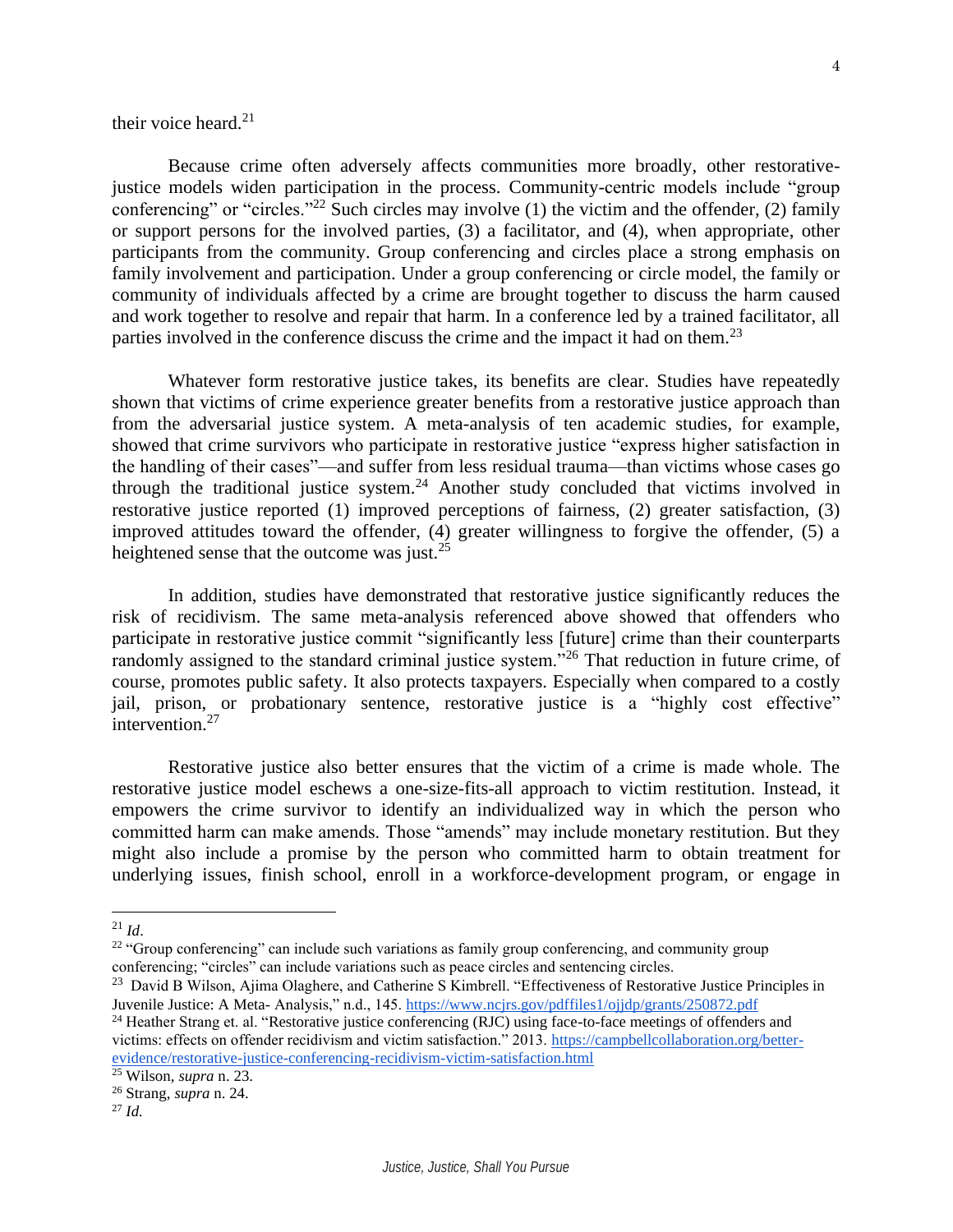community service. This individualized approach to making amends works. Research has demonstrated that those who participate in restorative justice are significantly more likely to complete restitution than those who do not.<sup>28</sup>

Most fundamentally, on-the-ground experience demonstrates that survivors of crime overwhelmingly prefer restorative justice—if only the option is presented to them. Perhaps the most prominent restorative justice program in the nation is the Common Justice program in New York City. Under that model, survivors of a crime are presented with a choice: engage in restorative justice, or move through the traditional adversarial criminal-justice system. The results are staggering. "[A] full *90 percent*" of survivors who are "given the choice" to engage in restorative justice in New York City opt for the Common Justice program, rather than the possibility of incarceration.<sup>29</sup>

The Washtenaw County Prosecutor's Office takes seriously its obligations to promote public safety, reduce recidivism, and keep the needs of crime survivors front-and-center. The data conclusively demonstrates that restorative justice, in many cases, offers a promising alternative to achieving these goals. As outlined above, those who complete a restorative-justice process are statistically less likely to re-offend. Victims obtain greater satisfaction from the process than from the traditional justice system. And—perhaps most importantly—giving survivors the *option* of restorative justice re-centers victims, by giving them agency over how their case may proceed.

At the end of the day, respecting survivors means listening to them. Accordingly, the Washtenaw County Prosecutor's Office will henceforth offer survivors of crime the option to engage in restorative justice. The Prosecutor's Office is pleased to partner with the Dispute Resolution Center in facilitating this model.

As outlined below, restorative justice will be pursued, as an alternative to traditional prosecution, if, before the case has been charged (1) the survivor and would-be defendant affirmatively opt for restorative justice, and (2) there is no obvious risk to public safety.

These points bear emphasis: **Restorative justice will be used** *only* **if the survivor of a crime affirmatively opts for that approach.** It will not be offered as an option **in** *any* **cases where there is a risk to public safety, or where there is the potential for coercion to be used against the survivor of a crime (e.g., intimate-partner violence, sexual assault, etc).** 

This Policy is being put into place to re-center crime survivors, provide them options, and to foster rehabilitation and healing. Restorative justice will be offered as an alternative to the traditional criminal legal system, however, only where it can be done consistent with the Prosecutor's overarching mission to ensure public safety.

#### **II. Policy Directive**

<sup>&</sup>lt;sup>28</sup> Latimer, Jeff, Craig Dowden, and Danielle Muise. "The Effectiveness of Restorative Justice Practices: A Meta-Analysis." *The Prison Journal* 85, no. 2 (June 2005): 127–4[4.](https://doi.org/10.1177/0032885505276969) [https://doi.org/10.1177/0032885505276969.](https://doi.org/10.1177/0032885505276969)

<sup>29</sup> Sered, *Accounting for Violence*, *supra* n. 7, at 16.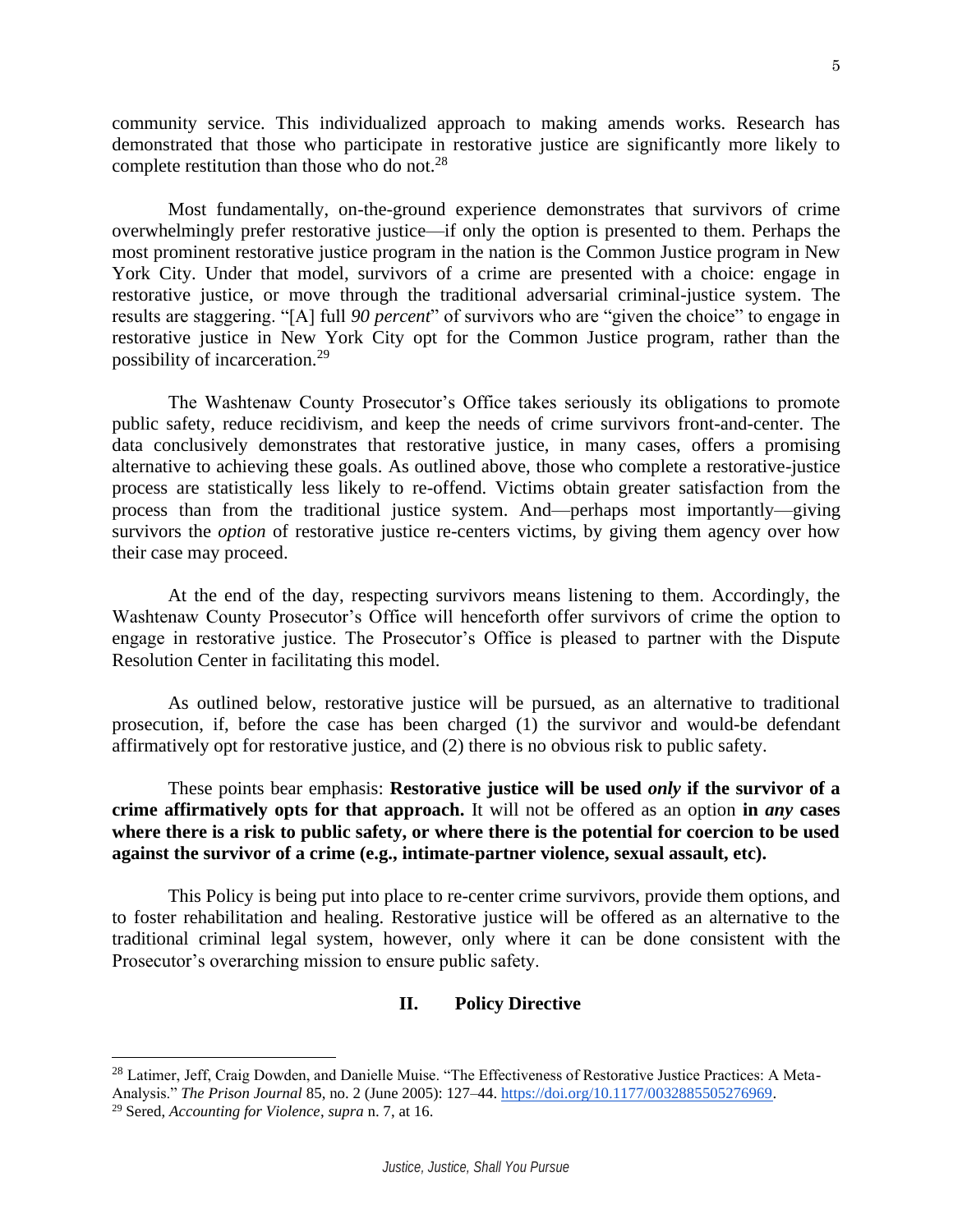**1. Pre-Charge Evaluation:** When a charge involving a crime survivor is referred to the Prosecutor's Office by law enforcement, the Prosecutor's Office will, *before filing charges*, assess whether the case is appropriate for deflection into a restorative justice process.

The Prosecutor's Office will allow any case involving a crime survivor<sup>30</sup> to be deflected, precharge, into a restorative justice process, so long as the following criteria are met:

- a. **The crime survivor and the person who committed harm both affirmatively express a desire to pursue restorative justice** in lieu of the traditional, adversarial justice system.
- b. **The crime does not involve intimate-partner violence, sexual assault, a child who has allegedly been victimized by an adult<sup>31</sup>, or a case in which the person who committed harm was in a supervisory role or other position of authority over the victim.** Such factual circumstances raise the potential for coercive control to be exercised over the victim—which, in turn, means that the victim's consent to restorative justice may not have been voluntary. The Prosecutor's Office will consider expanding this program to situations involving the above-mentioned circumstances if assurances can be obtained that the consent of the victim is voluntary. Until further notice, however, cases involving such circumstances are ineligible for pre-charge deflection into restorative justice under this Policy.
- c. **The factual circumstances of the case do not indicate a threat to public safety, or identifiable persons.** A murder case, for example, will be categorically ineligible for pre-charge restorative justice under this Policy. So, too, would cases involving the firing of a firearm—particularly if those cases involve feuds or gang violence. There may, however, be cases (such as an isolated "road rage" incident in which a weapon was wielded but not fired) in which restorative justice might be appropriate, if the crime survivor affirmatively expresses a wish to pursue restorative justice, even for a case involving a firearm.<sup>32</sup>

This program is available to both juveniles and adults. There are no categorical screening criteria

<sup>&</sup>lt;sup>30</sup> Restorative justice is fundamentally a survivor-centered approach to justice. It is therefore not appropriate for "contraband" charge—such as possession of a controlled substance or carrying a concealed weapon—that do not directly involve a victim. The inapplicability of restorative justice to such offenses does not mean that other deflection/diversion options (e.g. Washtenaw County's Law Enforcement Diversion and Deflection (LEADD) program, drug court) are not available for such offenses.

 $31$  For purposes of this Policy, a child-adult relationship is meant to capture a relationship in which there is significant potential for coercive control. It does not cover situations, for example, in which a 19-year-old (a legal adult) is accused of a crime against a 17-year-old (a legal minor). Absent, e.g., a dating relationship, or another relationship indicating the potential for coercion, the survivor and the person who committed harm in such a circumstance are likely to be peers—and restorative justice should be provided to the survivor as an option.

 $32$  That a case is inappropriate for pre-charge deflection to a restorative justice process does not mean that it would be inappropriate for restorative practices to be used *in addition* to the traditional criminal legal system—for example (at the survivor's initiation) while a person is incarcerated. The Prosecutor's Office will support post-charge and post-conviction restorative practices to the best of its ability, and on a case-by-case basis. Such practices, however, are outside the scope of this Policy.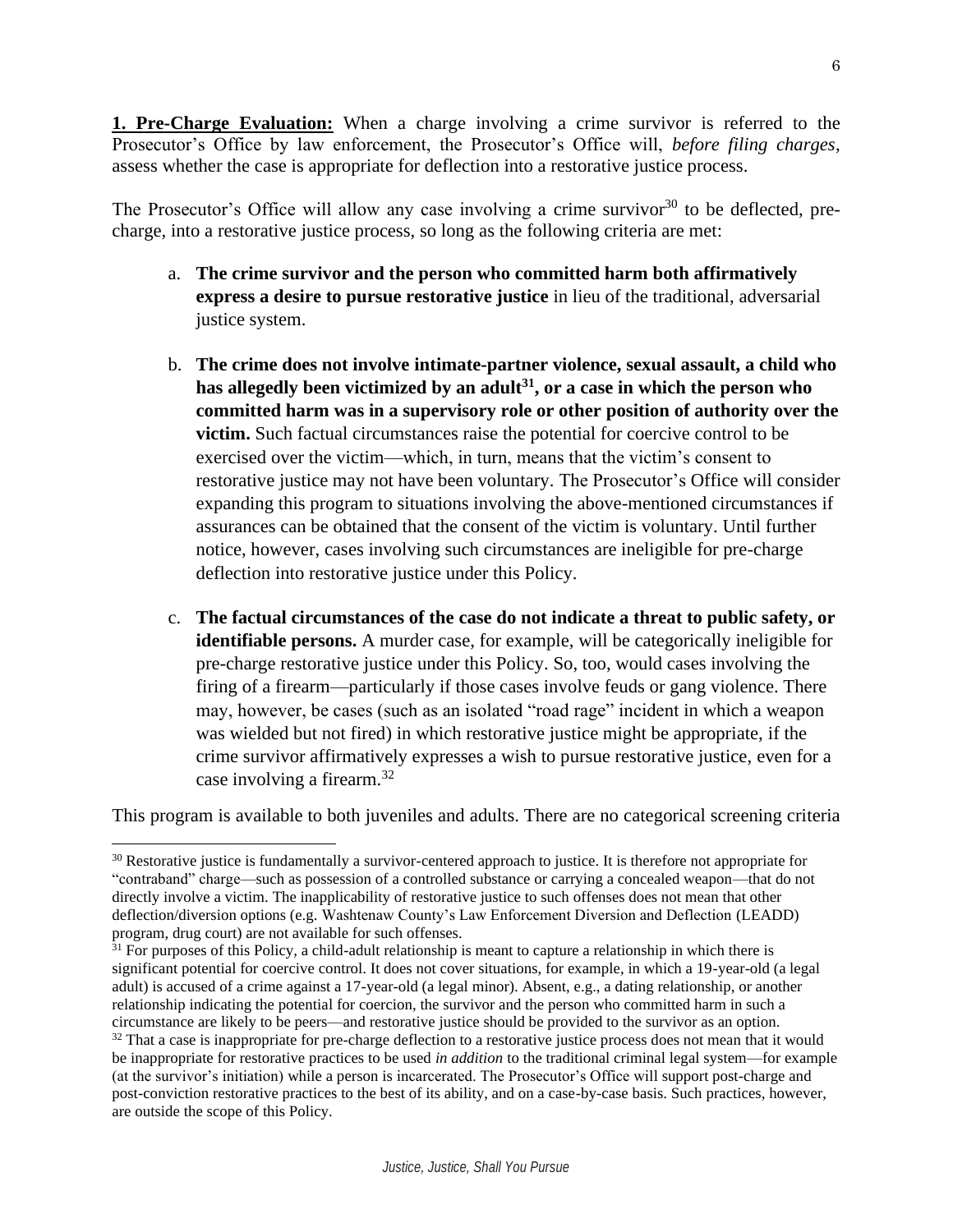relating to criminal history that will render a person ineligible for participation in restorative justice; both people with and without criminal records are eligible for participation. That said, a fulsome criminal history involving crimes against persons or property may factor into the Prosecutor's determination that the factual circumstances of a case indicate a threat to public safety.

For purposes of identifying whether a crime has a discernible "crime survivor," it should be borne in mind that *the survivor of a crime may be the community at large*. In Bucks County, Pennsylvania, for example, six local college-aged men set fire to an historic wooden covered bridge. Although there was no individual "victim" of that crime, the young men were nevertheless diverted into a restorative conference with members of the community.<sup>33</sup> Such an outcome would be appropriate under this Policy.

**2. Survivor Outreach:** Prior to filing charges in any case that could potentially meet the above criteria, a Victim Advocate from the Prosecutor's Office will contact the victim and explain: (a) the restorative justice process; and (b) the traditional adversarial justice process. The Victim Advocate will explain both processes in a neutral, unbiased fashion, and will provide the victim a choice as to whether restorative justice will be pursued.

**3. Referral to Dispute Resolution Center (DRC):** If the survivor opts for restorative justice, the case will be referred to the Dispute Resolution Center (DRC), and the charges will be placed on "hold" pending the outcome of the restorative process. If the survivor opts for the traditional adversarial justice process, the Prosecutor's Office will move forward with charges where the evidence dictates, and where charges are in the interest of justice.

**4. Outreach to Would-Be Defendant:** If the survivor opts for restorative justice, the DRC will contact the person who committed harm (or, if known, that person's attorney). The DRC will explain: (a) the restorative justice process; and (b) the traditional adversarial justice process. The DRC will explain both processes in a neutral, unbiased fashion, and will provide the person who committed harm a choice as to whether restorative justice will be pursued.

If the person who committed harm opts for a restorative process, the DRC will inform the Prosecutor's Office, and will begin a process involving restorative circles. The Prosecutor's Office will "hold" the charges (i.e., not file the charges) pending completion of the restorative justice process.

If the person who committed harm is unwilling or unable to participate in a restorative justice process, the Prosecutor's Office will move forward with charges where the evidence dictates, and where charges are in the interest of justice.

**5. Timeframe for Outreach to Would-Be Defendant:** The DRC will have 30 days, from the date of referral from the Prosecutor's Office, to contact the person who committed harm. A shorter time period may be requested by the Prosecutor's Office where appropriate.

<sup>33</sup> *See* Justicia Restaurativa en Linea, *Burning Bridges, available at* 

http://www.justiciarestaurativa.org/mount/www.restorativejustice.org/articlesdb/articles/6601.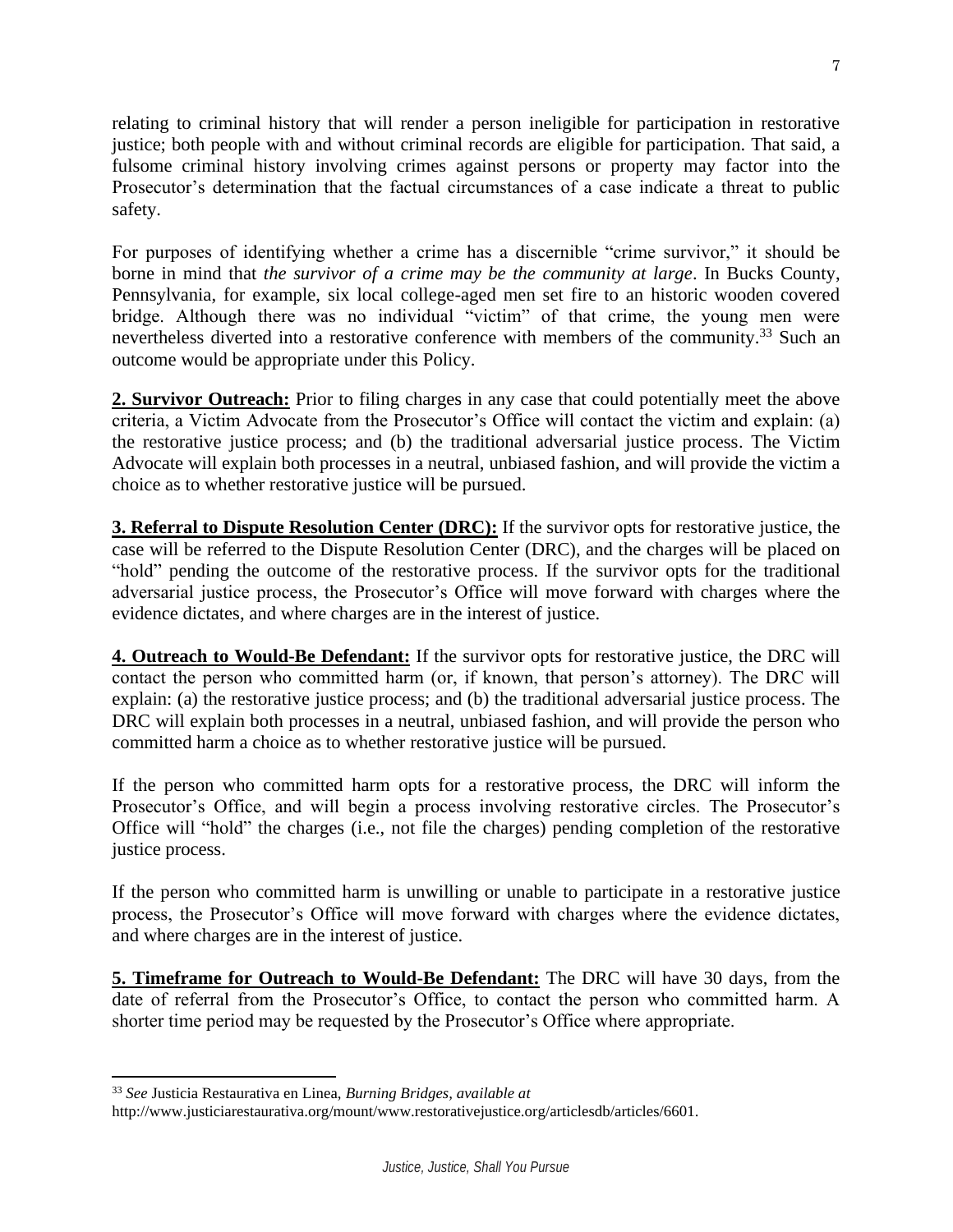If the DRC is unable to contact the person who committed harm within 30 days of referral from the Prosecutor's Office, the Prosecutor's Office will, in its discretion, move forward with charges where the evidence dictates, and where charges are in the interest of justice. Upon request by the DRC, the Prosecutor's Office may, in its discretion, grant a longer time period in which to contact the person who committed harm.

**6. New Arrests or Citations:** The Prosecutor's Office is fully committed to providing restorative justice as an alternative to the traditional adversarial justice system. That commitment, however, must be balanced with the Prosecutor's Office's duty to keep the community safe. As a result, if the person who committed harm is accused of a *new* crime against persons or property at any time while the restorative-justice process is ongoing, the Prosecutor's Office may opt to move forward with charges on the initial case.

Those who committed harm should be informed that any new arrests or citations could jeopardize their participation in the restorative-justice process.

**7. Restorative Justice Facilitation by DRC:** If both the victim and the person who committed harm opt for restorative justice, the DRC will take over, and facilitate, the restorative justice process. The restorative process will seek to achieve three primary outcomes:

- a. The person who committed harm **acknowledges the harm done and takes responsibility.**
- b. The person who committed harm, and the person harmed, voluntarily work together and agree to a plan in which **amends can be made.**
- c. The person who committed the harm and all affected parties who desire to do so, work together to determine the root causes of the harm and develop a **plan to ensure that the harm will not reoccur**.

There are no set factors which must be included in "making amends." Amends can and should be individualized based on the parties' wishes. Making amends and ensuring non-reoccurrence may overlap and involve the same requirements. For example, a survivor of a crime may request, as part of the "amends," that the person who committed harm not engage in any further activity that will harm others.

Amends may also include, for example, restitution, community service, or a commitment by the person who committed harm to continue their education, obtain counseling, or enter a workforcedevelopment program. The DRC will work with appropriate community entities to address root causes of the harm, ensure non-reoccurrence, support healing between the parties and facilitate the rehabilitation and integration of the offender into the community. Integral to the process should be a recognition of the impact of the harm not only on the immediate parties but also the importance of healing on the families involved and on the broader community.

**8. Permanent Dismissal of Charges/18-Month Waiting Period:** The Prosecutor's Office is committed to declining all charges where the harm done has been adequately addressed by the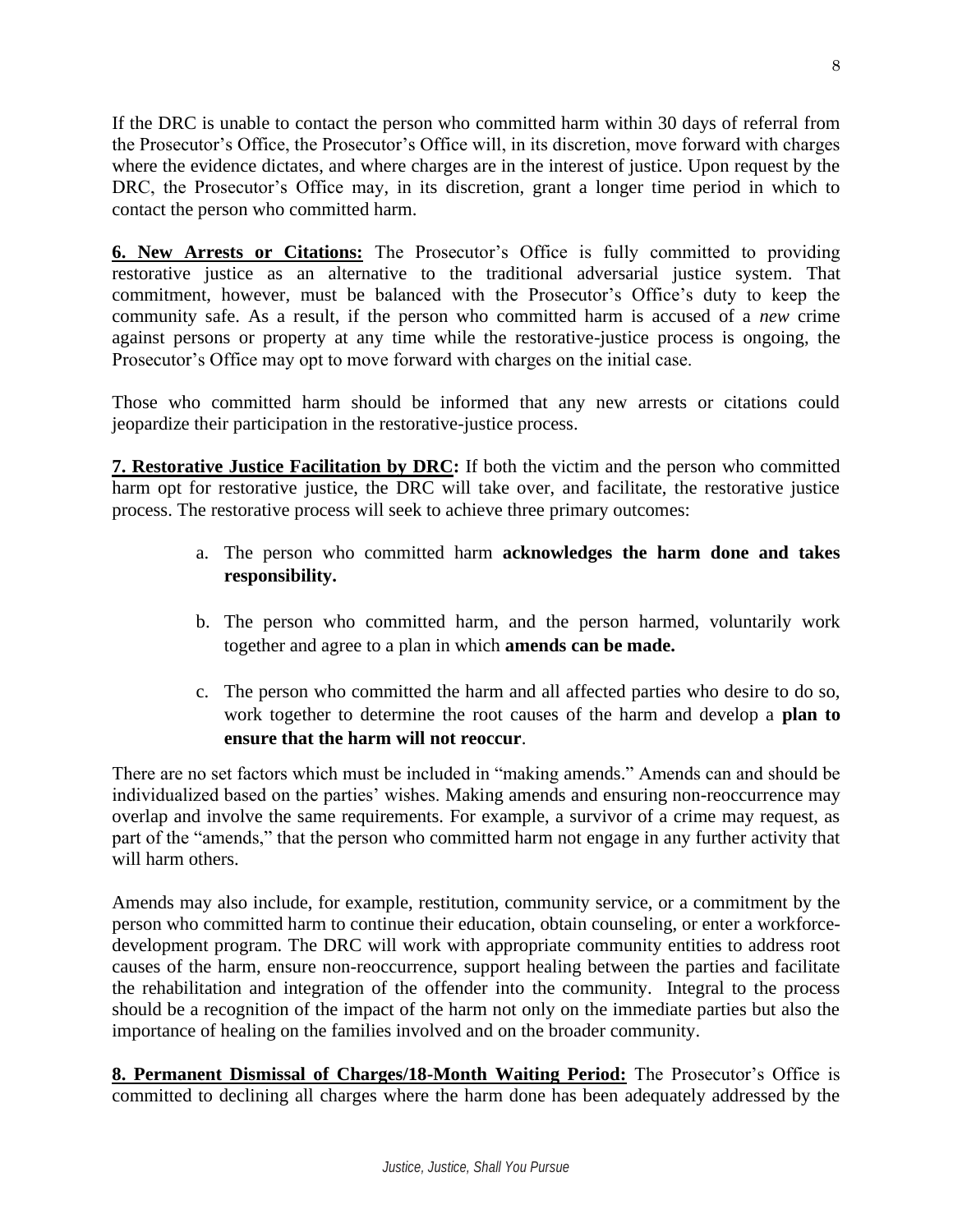restorative justice process. And, as noted above, the Prosecutor's Office does not seek to dictate the amends that must be made by the parties.

The Prosecutor's Office, however, is institutionally committed to ensuring long-term public safety and welfare. Accordingly, **as a pre-condition for any charges to be permanently**  declined, the person who was accused of a crime must not be accused of any new crimes against persons or property for **at least 18 months after the date on which a case was deflected to the DRC for resolution.**

**9. Commitment Not to Use Evidence Obtained Through Restorative Justice Process:** The Prosecutor's Office will not be directly involved in the restorative-justice process. What is more, the Prosecutor's Office will commit not to using any statements that are made during the restorative-justice process against a defendant in court. If the restorative-justice process fails, and the Prosecutor's Office proceeds with charges, it will proceed without any evidence that may come to light during the restorative-justice process (such as an acceptance of responsibility by the person who committed harm).

Facts that come to light during the restorative-justice process may, however, be used in a subsequent prosecution *if the Prosecutor's Office has an independent source for those facts*. For example: if the person that committed harm admits that s/he stole clothes from a business during the restorative justice process, that statement will not be directly used as evidence. But nothing prohibits the Prosecutor's Office from independently proving that the defendant stole those clothes (e.g., by putting on store surveillance footage), or from using a separate admission (e.g., an admission given to police officers investigating the theft).

**10. "Holding"/Adjournment While Restorative Justice Process is Ongoing:** If the parties are engaged in pre-charge restorative justice, the Prosecutor's Office will continue to "hold" the relevant charges so long as the parties are participating, in good faith, in the restorative-justice process. There is no time limit on how long the restorative process can take. The Prosecutor's Office may, however, opt to immediately file the relevant charges if the person who committed harm is accused of committing a new crime against persons or property.

**11. Survivor/Would-be Defendant's Failure Participate in Restorative Justice Process:** If the person who committed harm misses two scheduled restorative sessions without explanation, the DRC will inform the Prosecutor's Office, who may then opt to move forward with charges. If the victim misses three scheduled restorative sessions without explanation, the DRC will inform the Prosecutor's Office, who may then opt to move forward with charges after attempting to contact the victim through a Victim Advocate.

**12. Failure of Restorative Justice Process:** If the restorative-justice process fails—for example, because the person who committed harm is unwilling to take responsibility, or because the parties cannot come to an agreement as to how amends can be made—the DRC will immediately inform the Prosecutor's Office, which may then opt to move forward with charges.

**13. Amends—Tracking and Accountability:** If the restorative-justice process is successful (i.e., the person who committed harm takes responsibility, acknowledges the harm done, and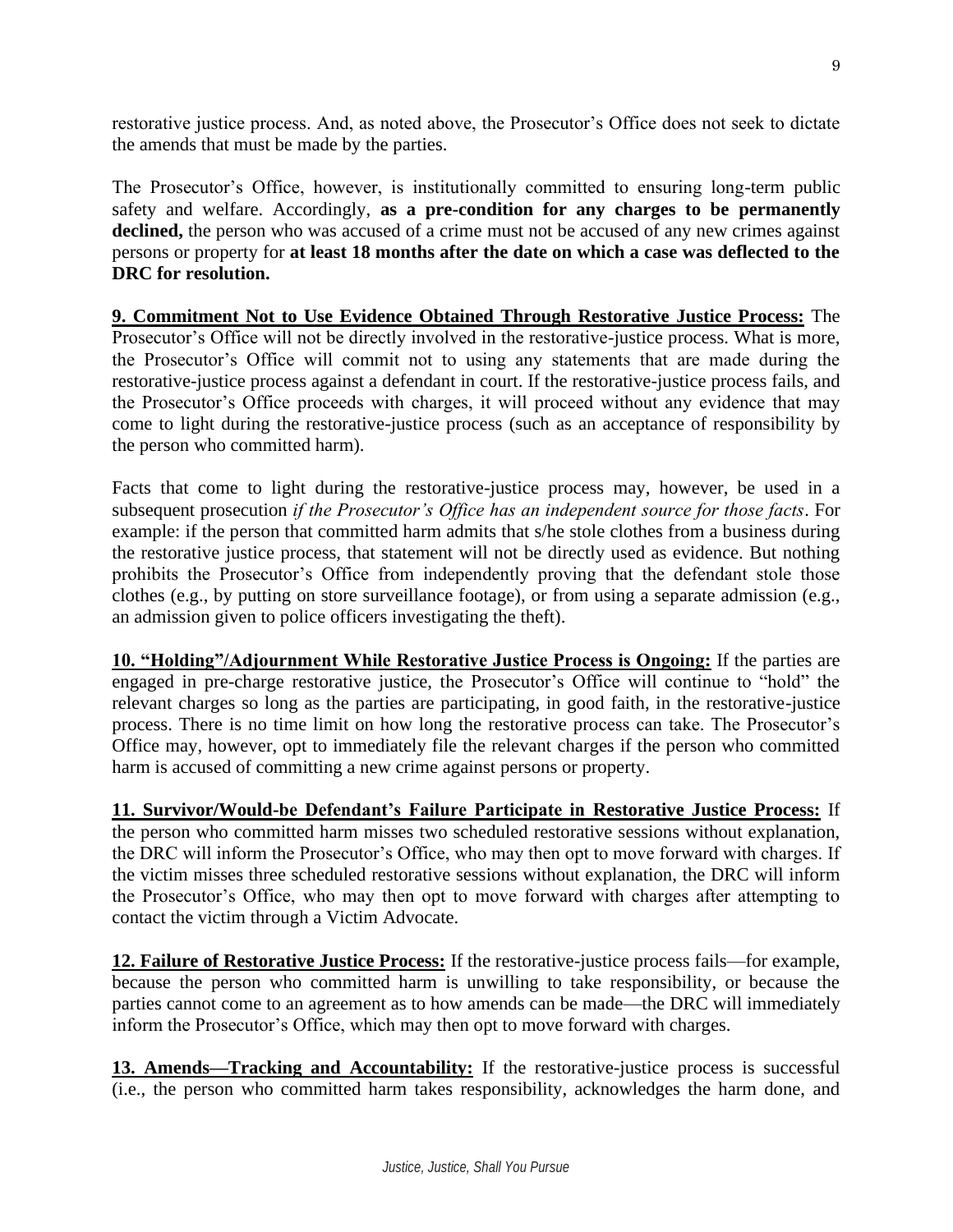both parties agree on a plan to make amends), the DRC will immediately inform the Prosecutor's Office, in writing, of the parties' agreed-upon plan to make amends. The DRC will also inform the Prosecutor's Office of a plan to ensure that the parties are abiding by their agreement including, where appropriate, mandatory reporting that certain milestones have been reached (e.g., payment of restitution).

The DRC will *immediately* inform the Prosecutor's Office if the parties' agreed-upon plan to make amends has been breached. If that plan is breached, the Prosecutor's Office may opt to move forward with charges.

**14. Successful Completion of Restorative Justice Process—Reporting:** If the restorativejustice program is successfully completed—that is, if the agreed upon amends have successfully been made—the DRC should immediately inform the Prosecutor's Office. The Prosecutor's Office, through a Victim Advocate, may follow up with the victim to ensure that amends have successfully been made.

**15. Successful Completion of Restorative Justice Process—Denial of Charges:** If (1) the restorative-justice program is successfully completed, (2) the person who committed harm has not been accused of any new crimes against persons or property, and (3) it has been more than 18 months since the case was deflected to the DRC, the Prosecutor's Office will immediately deny the underlying charges, and will commit not to bringing those charges in the future.

If the restorative-justice program is successfully completed, and it has been less than 18 months since the case was deflected to the DRC, the Prosecutor's Office will deny the underlying charges once the 18-month milestone has passed—assuming that the person who committed harm was not accused of any new crimes against persons or property during that time period.

**16. Commission of a New Crime—Option to File Charges:** If the person who committed harm is accused of a new crime against persons or property during the 18 months after the case was deflected to the DRC, the Prosecutor's Office may, in its discretion, opt to file the underlying charges.

**17. Relationship to Other Charging Policies:** The vast majority of this Office's general charging policies—which require denial of certain charges—do not cover cases involving "crime survivors," and thus are not amenable to restorative justice.<sup>34</sup> *See supra* II.1. Limited aspects of other charging policies, however, do cover cases involving crime survivors. Of the charging policies enacted to date:

• **Policy Directive 2021-04** (*Policy Regarding Resisting and Obstructing*) covers cases in which a police officer was the victim of a crime; and

<sup>34</sup> Specifically, Policy Directive 2021-05 (*Policy Regarding Cannabis and Marijuana*); Policy Directive 2021-06 (*Policy Regarding Entheogenic Plants*); Policy Directive 2021-07 (*Policy Regarding Buprenorphine*); Policy Directive 2021-08 (*Policy Regarding Sex Work*); and Policy Directive 2021-10 (*Policy Regarding Driver's License-Related Offences*) all involve charges in which there is no identifiable "crime survivor." Similarly, Policy Directive 2021-09 (*Policy Regarding Pretext Stops*) covers only "possession of contraband" charges, not charges against persons or property.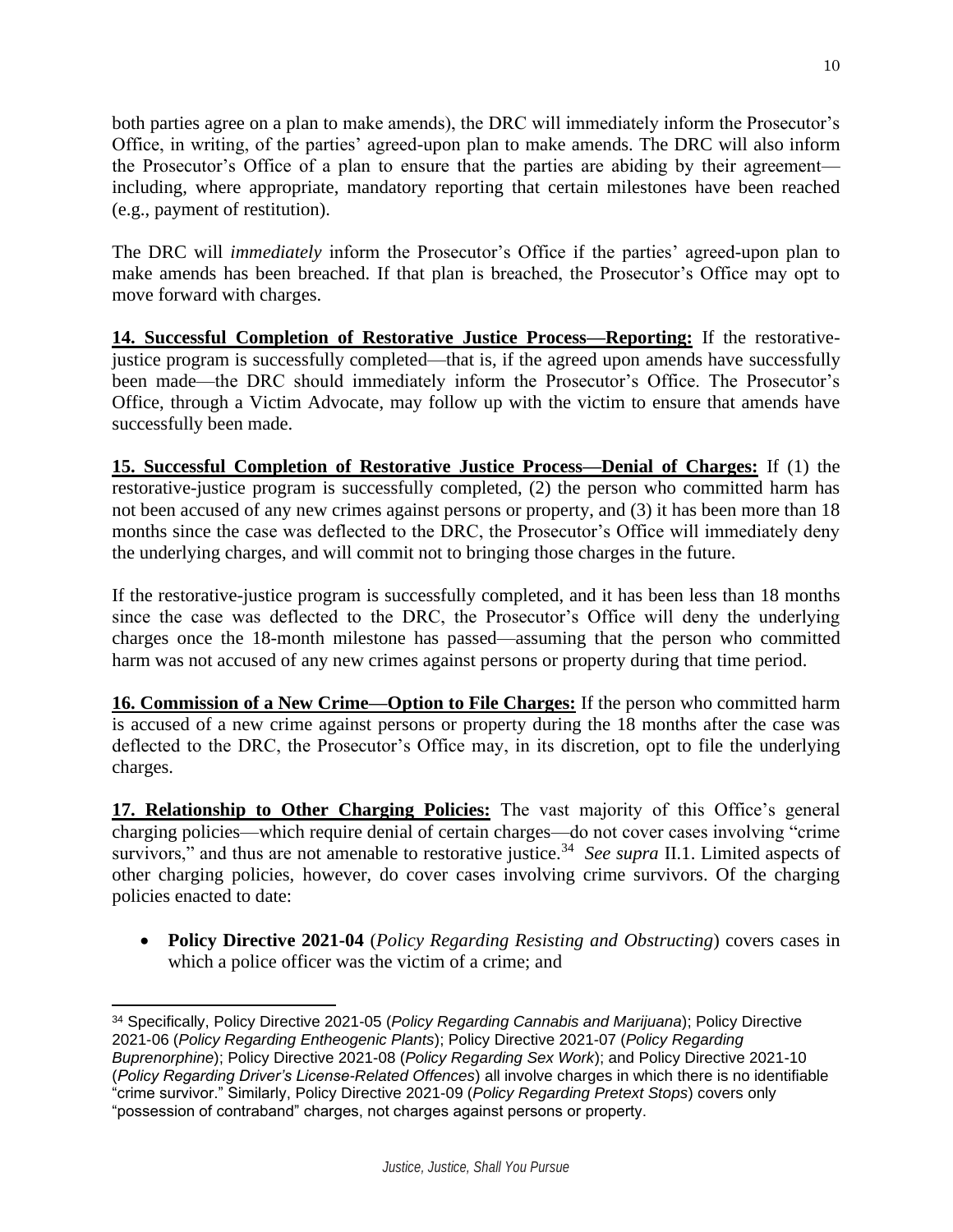• **Policy Directive 2021-11** (*Policy Regarding Juvenile Charging*) precludes charges (1) "as a mechanism for dealing with simple—and common—school-based offenses," or (2) charges "relating to offenses between similarly aged peers outside of school property, that would otherwise be declined by the Prosecutor's Office if they took place in a school setting."

That Policy specifically notes, as examples of charges that should not be authorized against juveniles, a schoolyard fight without an injury, and a minor theft from a classmate's backpack. The Juvenile Charging Policy also provides that this Office maintains "a strong presumption against filing a delinquency petition against a young person where there is reason to believe that young person's behavior was a manifestation of a diagnosed disability or behavioral disorder."

**This Office's general charging policies take precedence over this Policy**. In other words, if this Office's general charging policies mandate denial of a particular charge, APAs should simply deny those charges—not explore deflection into restorative justice. By way of example, if an APA concludes that a requested resisting-and-obstructing charge does not meet the criteria for charging outlined in Policy Directive 2021-04, the APA should simply deny that charge, not explore deflection into restorative justice. Similarly, if a requested petition involving a juvenile involves, e.g., a schoolyard fight without injury, the APA should simply deny that charge pursuant to Policy Directive 2021-11—not explore deflection into restorative justice.

The restorative-justice process outlined in this Policy should be explored *only* if a charge would otherwise be authorized by this Office under its general charging policies, and if the circumstances meet the criteria previously outlined in this Policy.

**18. Charges Should Be Supported by Evidence and in the Interests of Justice:** Nothing in this Policy shall be interpreted to mandate or encourage the filing of charges that are not covered by this Policy. If an Assistant Prosecuting Attorney believes that filing charges other than those covered by this Policy are not supported by the evidence, or are not in the interest of justice, the Assistant Prosecuting Attorney should not file those charges.

**19. New Charges:** Nothing in this Policy should be interpreted to preclude or discourage Assistant Prosecuting Attorneys from authorizing new charges against a participant in restorative justice, if those charges are supported by the evidence and are in the interest of justice. This Policy provides that the underlying charges can be filed by the Prosecutor's Office if the person who committed harm is accused of an additional crime against persons or property within an 18 month period. For avoidance of doubt, those underlying charges may be filed *in addition* to the new charges. In addition, if a participant in restorative justice is accused of a crime that is not a crime "against persons or property" during that 18-month period (for example, a possession-ofcontraband charge) nothing in this Policy precludes or discourages those charges from being authorized.

**20. No Substantive Rights Created:** This Policy is an exercise of discretion by the Washtenaw County Prosecuting Attorney's Office. Nothing in this Policy purports to affect the legality or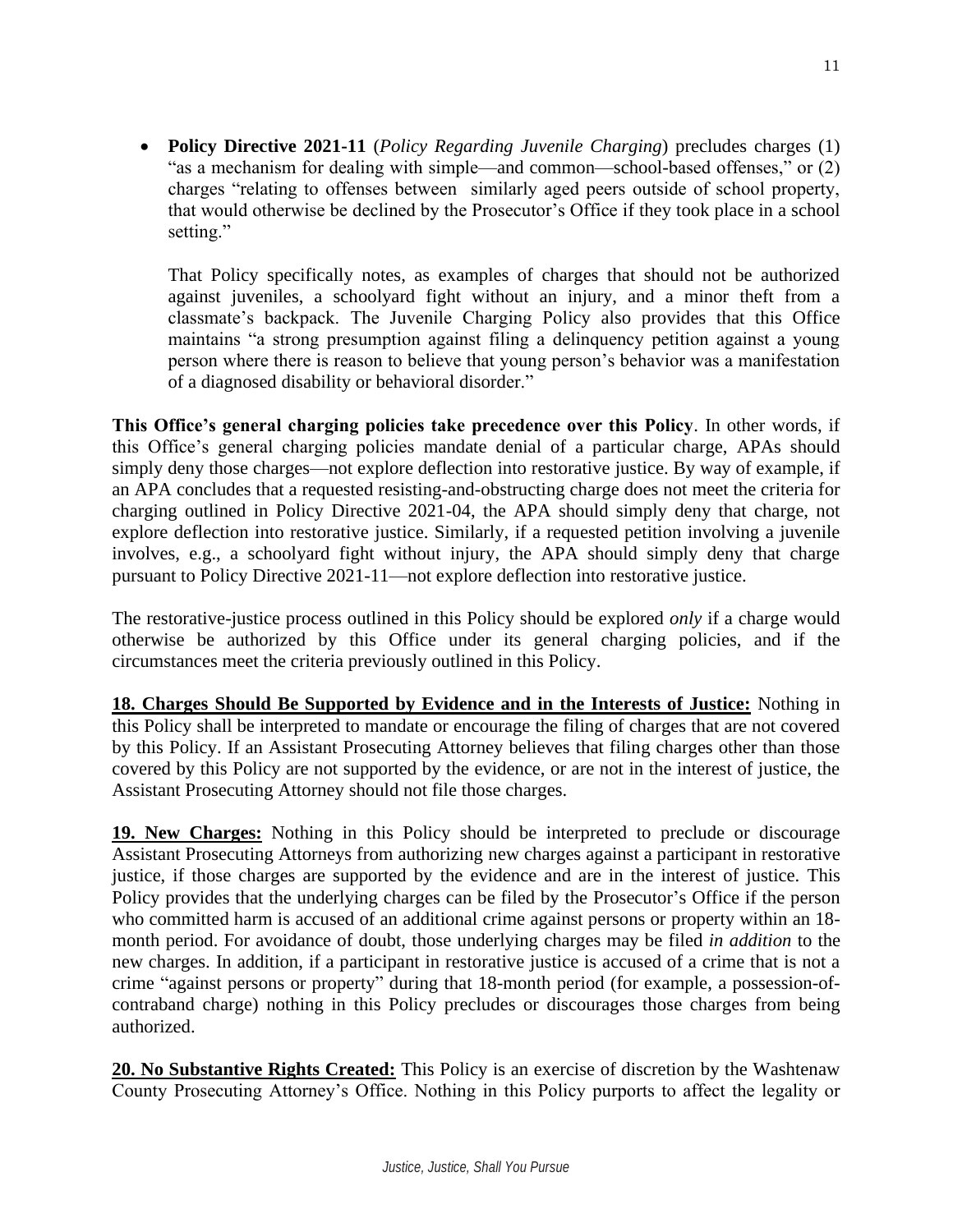propriety of any law enforcement officer's actions. Nothing in this Policy shall be interpreted to create substantive or enforceable rights.

Eli Sont

Eli Savit Prosecuting Attorney, Washtenaw County September 9, 2021

\_\_\_\_\_\_\_\_\_\_\_\_\_\_\_\_\_\_\_\_\_\_\_\_\_\_\_\_\_\_\_\_\_\_\_\_\_\_\_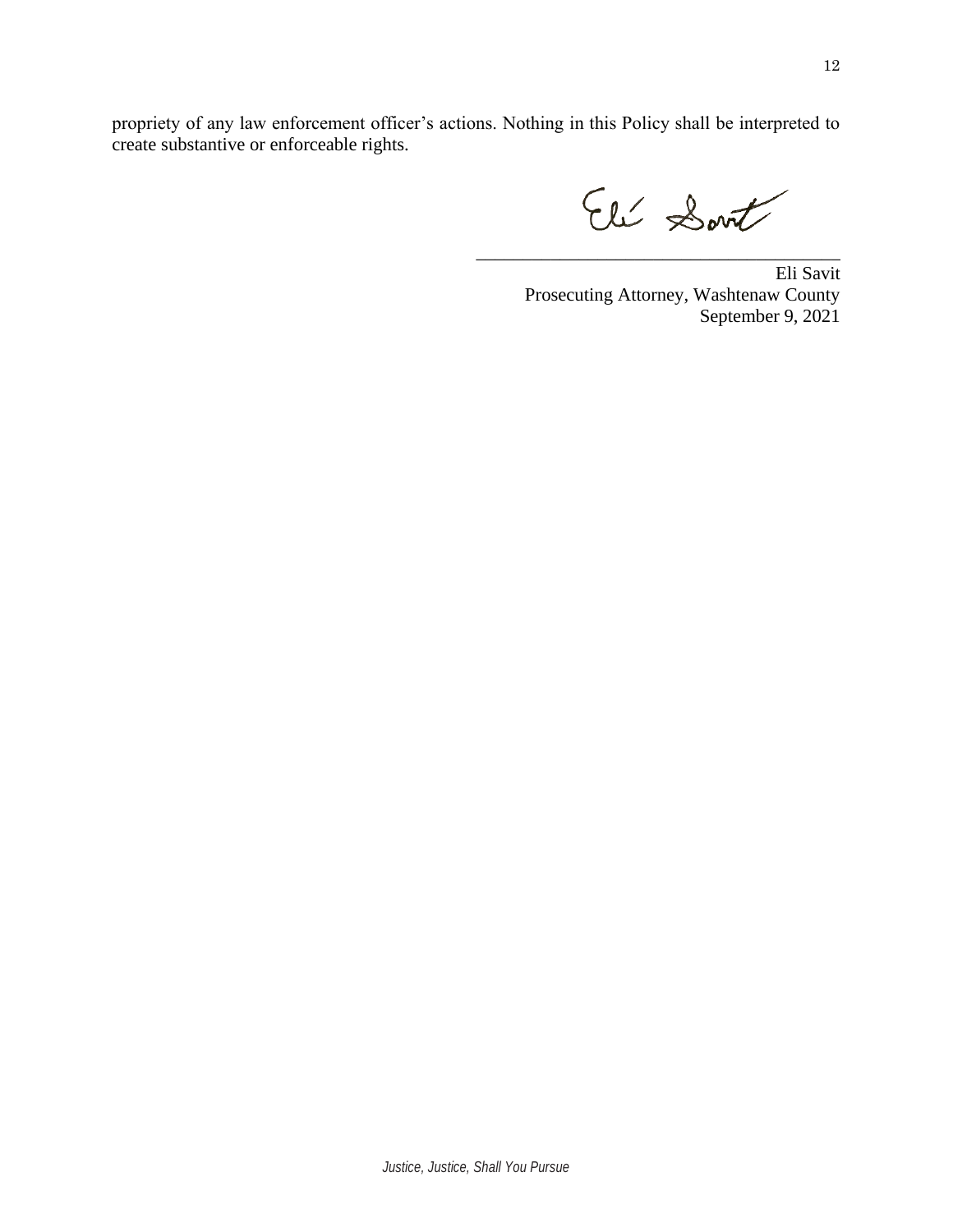## **Acknowledgements**

The Washtenaw County Prosecutor's Office believes in co-created change. The Prosecutor's Office is indebted to the many community leaders and subject-matter experts who provided guidance, input and counsel on this Policy. Those leaders include

- **Susan Ashmore,** The Dispute Resolution Center, Friends of Restorative Justice
- **Ruma Banerjee,** Professor of Biological Chemistry, Michigan Medicine; Friends of Restorative Justice
- **Victoria Burton-Harris,** Chief Assistant Prosecuting Attorney, Washtenaw County Prosecutor's Office
- **Stefani Carter,** Stefani A. Carter PLLC
- **Margaret Connors,** Peacemaker, Mediator; Intermittent Lecturer, University of Michigan Law School
- **Belinda Dulin,** Executive Director, The Dispute Resolution Center
- **Jason Forsberg,** Deputy Chief, Ann Arbor Police Department
- **John Gourlay,** Friends of Restorative Justice
- **Kathie Gourlay,** Friends of Restorative Justice
- **Rev. Rodrick Green,** Pastor, New Hope Baptist Church
- **Jeanette Hadden,** Outreach Worker, Washtenaw County Sheriff's Office
- **Christina Hines,** First Assistant Prosecuting Attorney, Washtenaw County Prosecutor's Office
- **Natalie Holbrook,** Program Director, American Friends Service Committee
- **Muffy MacKenzie,** Board Member, Peacemaker, Mediator, The Dispute Resolution **Center**
- **Carolyn Madden,** Friends of Restorative Justice
- **Angie Martell,** Iglesia Martell Law Firm; Colibri Institute of Social Justice
- **Joan Martin,** Circle Keeper, The Dispute Resolution Center
- **Bryan Miller,** Friends of Restorative Justice
- **Brenda Quiet,** Victim/Witness Director, Washtenaw County Prosecutor's Office
- **Lawrence Root,** Professor Emeritus, University of Michigan School of Social Work; Friends of Restorative Justice
- **Ruby Schneider,** Administrative Assistant, Washtenaw County Prosecutor's Office
- **Lori Shapiro,** Adjunct Instructor, Wayne State University School of Social Work
- **Germaine Smith,** Administrative & Development Assistant, The Dispute Resolution Center
- **Rev. Joe Summers,** Interfaith Council for Peace and Justice (ICPJ)
- **Rachelle Wilson,** Victim Advocate and Witness Coordinator, Washtenaw County Prosecutor's Office
- **Diane Winder,** Professor of Music, Eastern Michigan University, Emerita
- **Kathy Wyatt,** Executive Analyst/Assistant to the Sheriff, Washtenaw County Sheriff's Office